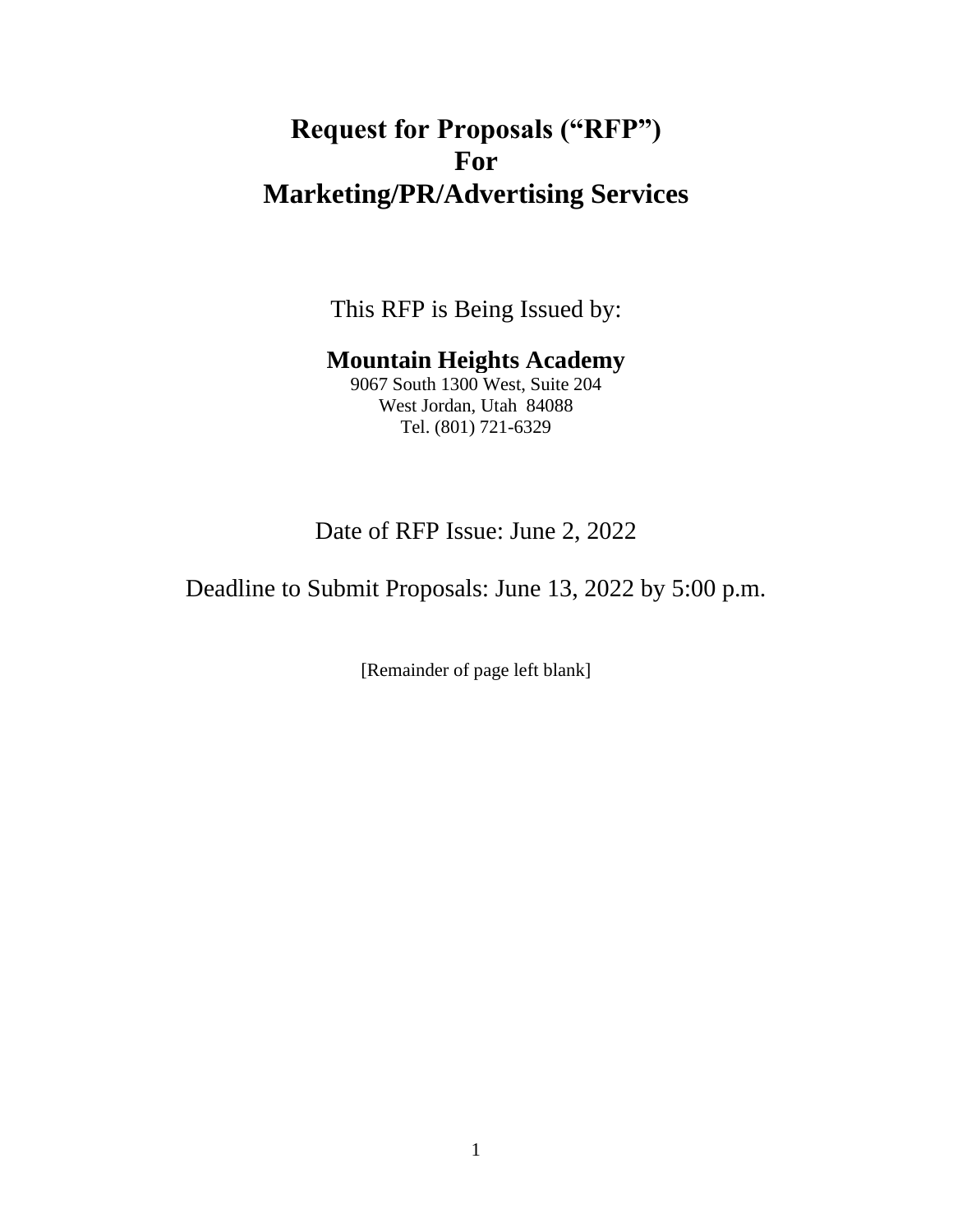# **TABLE OF CONTENTS**

| <b>I. KEY DATES</b>                                                      | 3                |
|--------------------------------------------------------------------------|------------------|
| <b>II. GENERAL INFORMATION</b>                                           | $\overline{4}$   |
| Introduction                                                             | $\overline{4}$   |
| <b>Past Services</b>                                                     | $\overline{4}$   |
| Purpose of RFP                                                           | $\overline{4}$   |
| Award of Contract                                                        | $\overline{4}$   |
| Term of Contract                                                         | 4                |
| <b>Written Contract</b>                                                  | $\overline{4}$   |
| Disclaimer & Acknowledgement                                             | 5                |
| Project Budget                                                           | 5                |
| <b>III. PROPOSAL INFORMATION</b>                                         | 6                |
| IV. PROPOSAL REQUIREMENTS                                                | 7                |
| <b>Cover Letter</b>                                                      | $\boldsymbol{7}$ |
| Specifications                                                           | $\tau$           |
| Proposal Deadline & Delivery Instructions                                | $\boldsymbol{7}$ |
| <b>Interactive Content</b>                                               | 8                |
| Submission of Protected Information                                      | 8                |
| Submission of Proposals with Protected Business Confidential Information | 8                |
| V. PROPOSAL SPECIFICATIONS                                               | 9                |
| <b>Content of Proposals</b>                                              | 9                |
| Selection and Scoring                                                    | 11               |
| VI. EVALUATION CRITERIA                                                  | 12               |
| <b>Evaluation Criteria Unrelated to Cost</b>                             | 12               |
| <b>Evaluation Criteria Related to Cost</b>                               | 12               |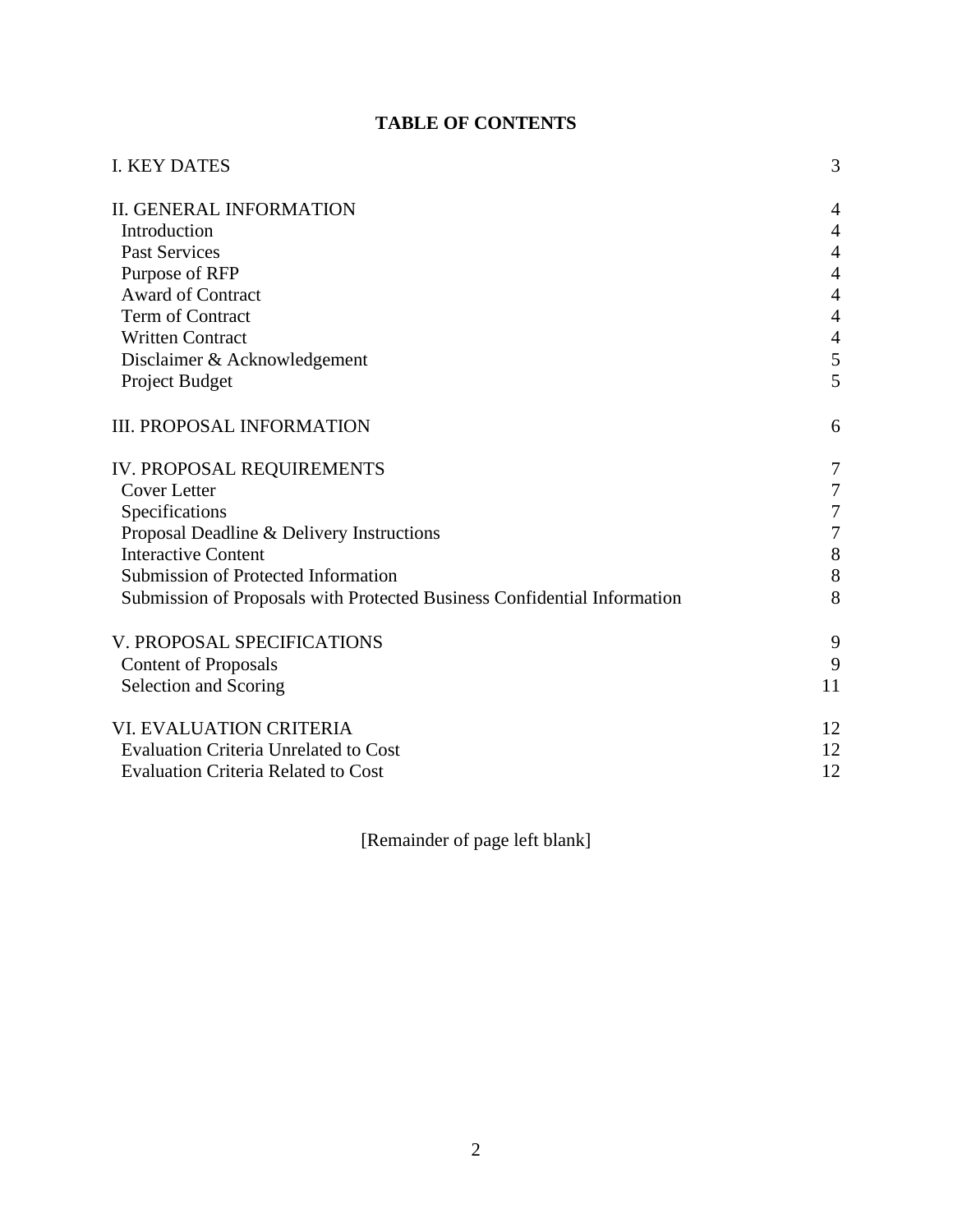# **I – KEY DATES**

- A. **Date of RFP Issue:** June 2, 2022.
- B. **Deadline to Submit Proposals**: June 13, 2022 by 5:00 p.m. MDT.

C. **Opening of Proposals**: June 13, 2022 at 5:00 p.m. at Academica West, 290 North Flint Street, Suite A, Kaysville, Utah 84037.

- D. **Review of Submitted Proposals:** Approximately June 13, 2022 through June 17, 2022.
- E. **Anticipated Contract Award Date**: Approximately June 17, 2022.
- F. **Anticipated Contract Term:** Up to five years.
- G. **Commencement of Services**: Beginning approximately July 2022.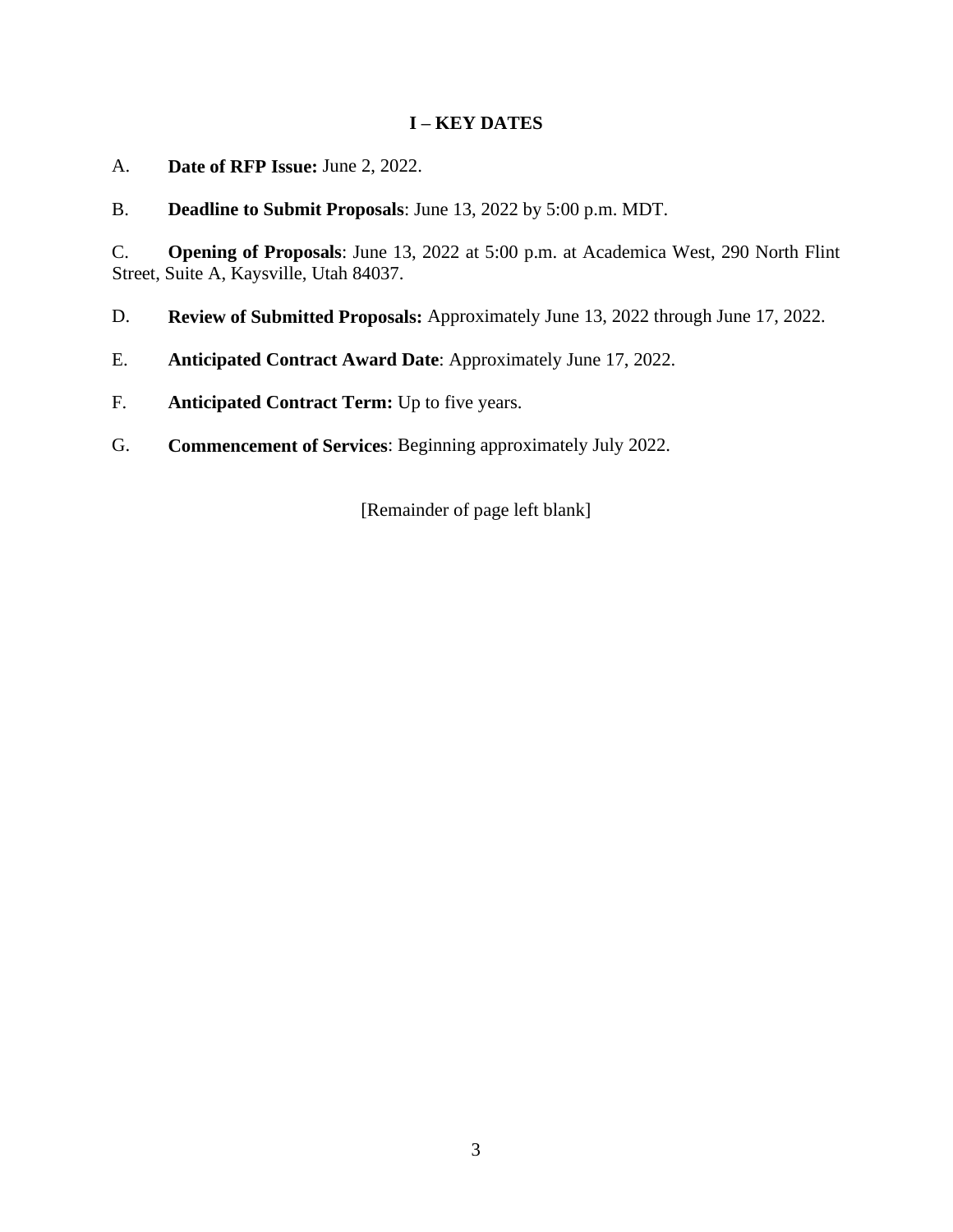# **II – GENERAL INFORMATION**

A. **Introduction.** Mountain Heights Academy ("MHA" or the "School") is an online fullservice public charter school that serves about 1100 full-time students and 350 part-time students in grades 7-12. MHS has been in operation since 2009. MHA's mission is to develop connected and successful learners.

Instruction at MHA is individualized to allow students to work at their pace. MHA's delivery of education is structured to provide maximum flexibility that is student-centered and responsive to the needs of each learner, thus eliminating the negative aspects of a one size fits all system. MHA's technology sets it apart. It is data-driven, providing real time information that instantaneously tracks the student and their performance. Unique to MHA is its commitment to share the curriculum it has developed as an open educational resource.

B. **Past Services.** MHA has been contracting with existing marketing/PR/advertising agencies since 2011.

C. **Purpose of RFP**. The purpose of this RFP is to solicit marketing/PR/advertising services from reputable, experienced, and skilled agencies. Specifically, MHA is seeking proposals from marketing/PR/advertising agencies to create a sound marketing plan that combines knowledge of charter schools and student recruitment strategies to promote MHA, increase MHA's student enrollment, and to raise the general awareness of MHA across the state of Utah. Strategies to accomplish this goal could include but are not limited to search engine optimization, thought leader appearances for MHA administrators and staff, social media campaigns, and well-branded collateral pieces.

D. **Award of Contract.** The contract will be awarded to the offeror whose proposal is determined to provide the best value to MHA, taking into consideration all substantive evaluation criteria outlined in this RFP as well as cost. No other criteria will be used in the evaluation. Please note that the Utah Procurement Code requires that most cost information be evaluated independently from the substantive evaluation criteria. The final determination shall be in writing and shall be determined at the sole discretion of MHA's Board of Directors. The contract file will contain the basis on which the award is made. However, to the extent permitted by law, MHA may reject any and all proposals and may waive any informality or technicality in any proposal received if MHA's Board of Directors determines it would serve the best interests of the School.

E. **Term of Contract.** In the interest of maintaining continued services, reducing administrative burdens in procuring, negotiating, or administering contracts, and potentially obtaining a volume or term discount, MHA intends to award a contract for marking/PR/advertising services for a period up to, but not to exceed, five (5) years. However, the contract must contain termination and/or renewal provisions acceptable to MHA as well as include the provisions in Utah Code Ann. § 63G-6a-1204(3)-(5) applicable to the contract.

F. **Written Contract.** If selected by the MHA's Board of Directors, the successful offeror must be prepared to enter into a written contract consistent with the acceptable services, terms, and conditions outlined in the successful proposal and the requirements set forth in this RFP. In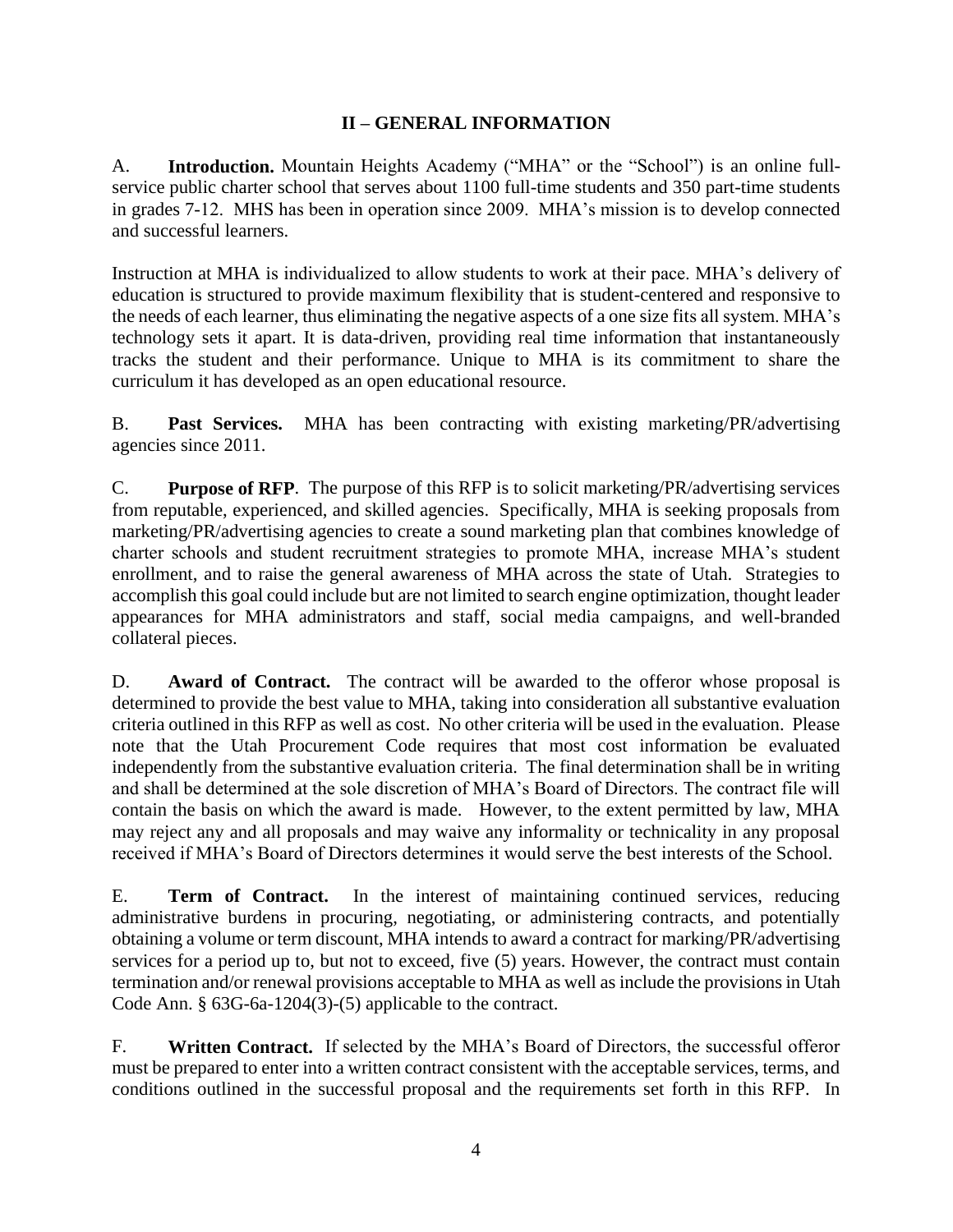addition, the written contract must incorporate the below-described "Disclaimer & Acknowledgment" and contain financial terms that require regular payments from MHA on a monthly basis.

G. **Disclaimer & Acknowledgement.** Authorization to continue operating MHA as a Utah public charter school is expressly contingent on MHA's charter not being terminated by the Utah State Charter School Board. MHA reserves the right to cancel any and all marketing/PR/advertising contracts executed pursuant to this RFP in the event the School's charter is terminated for any reason. All offerors must agree to cancellation of said contracts and to hold MHA, its directors, officers, employees, and agents harmless for any loss of potential profits and costs/expenses incurred in the event the School's charter is terminated for any reason. Submission of a proposal in response to this RFP shall be deemed an acknowledgment and consent by the offeror to the cancellation provisions contained in this paragraph.

H. **Project Budget.** The total annual costs for MHA's regular marketing/PR/advertising services and individual projects may not exceed \$180,000.00.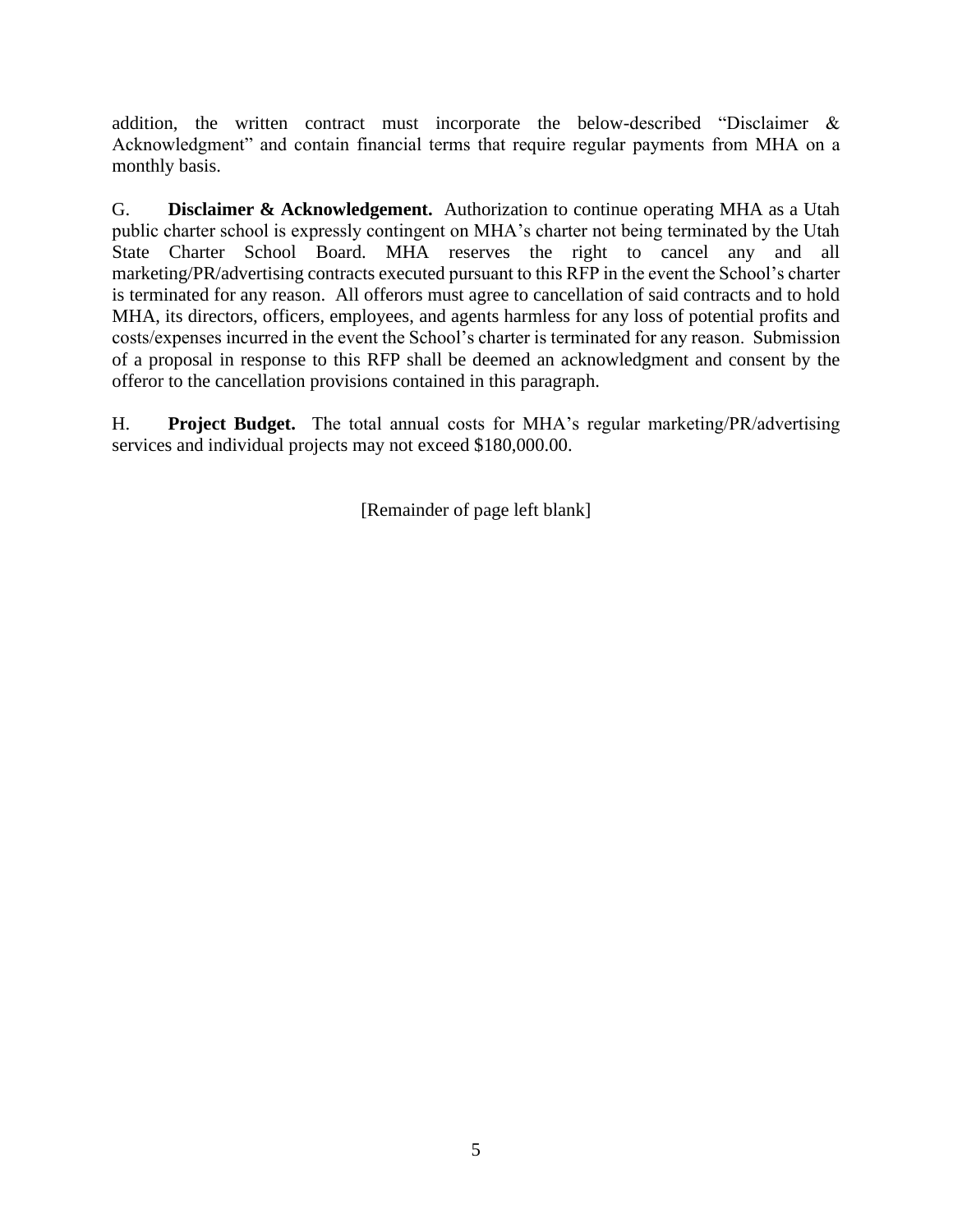# **III – PROPOSAL INFORMATION**

A. Proposals must be submitted in compliance with **Section IV** of this RFP. Proposals not submitted in compliance with **Section IV** of this RFP may not be considered.

B. The content of a proposal must address the specifications described in **Section V** below. Only one proposal from each offeror may be submitted and considered. Offerors may include in their proposals any special or unique services they plan to provide.

C. Submission of a proposal will be construed to mean that the offeror understands the requirements contained herein and that the offeror anticipates being able to supply the described services for the pricing proposal contained in their submitted proposal.

D. As stated above, proposals will be opened publicly at Academica West at 5:00 p.m. on June 13, 2022. Proposals will be opened so as to avoid disclosure of contents to competing offerors during the process of negotiation. Only the names of offerors who submitted proposals will be identified at the opening of proposals. However, a register of proposals will be prepared and shall be open for public inspection after the contract for this project is awarded. MHA will cooperate with all potential offerors, to the extent reasonably possible, in their attempt to obtain information.

E. MHA's Evaluation Committee may, for the purpose of assuring full understanding of and responsiveness to the RFP's requirements, enter into discussions or conduct interviews with, or attend presentations by, offerors who submit proposals. Offerors may be required to sign a nondisclosure agreement in connection with such activities.

F. **It is understood that MHA's issuance of this RFP does not obligate MHA to accept any of the proposals submitted in response to this RFP, nor does it guarantee that MHA will in fact accept any of the said proposals. To the extent permitted by law, MHA's Board of Directors reserves the right to accept or reject any or all proposals and/or to waive any or all formalities in any proposal or in the proposal process deemed to be in the best interest of MHA. No agreement exists on the part of MHA and any offeror until a written contract is approved and executed by MHA's Board of Directors and the offeror.** 

G. **This RFP does not obligate MHA to pay for any costs of any kind whatsoever that may be incurred by an offeror/respondent or any third parties in connection with a proposal. All submitted proposals, responses, and supporting documentation shall become property of MHA. Further, MHA shall not be liable to any offeror, person, or entity for any losses, expenses, costs, claims or damages of any kind arising out of, by reason of, or attributable to, the offeror responding to the RFP.**

H. At any time during the evaluation process, MHA's Evaluation Committee may, with appropriate approval, request best and final offers, as provided for in Utah Code § 63G-6a-707.5, from responsible offerors who submit responsive proposals that meet any minimum qualifications, evaluation criteria, or score thresholds identified in this RFP.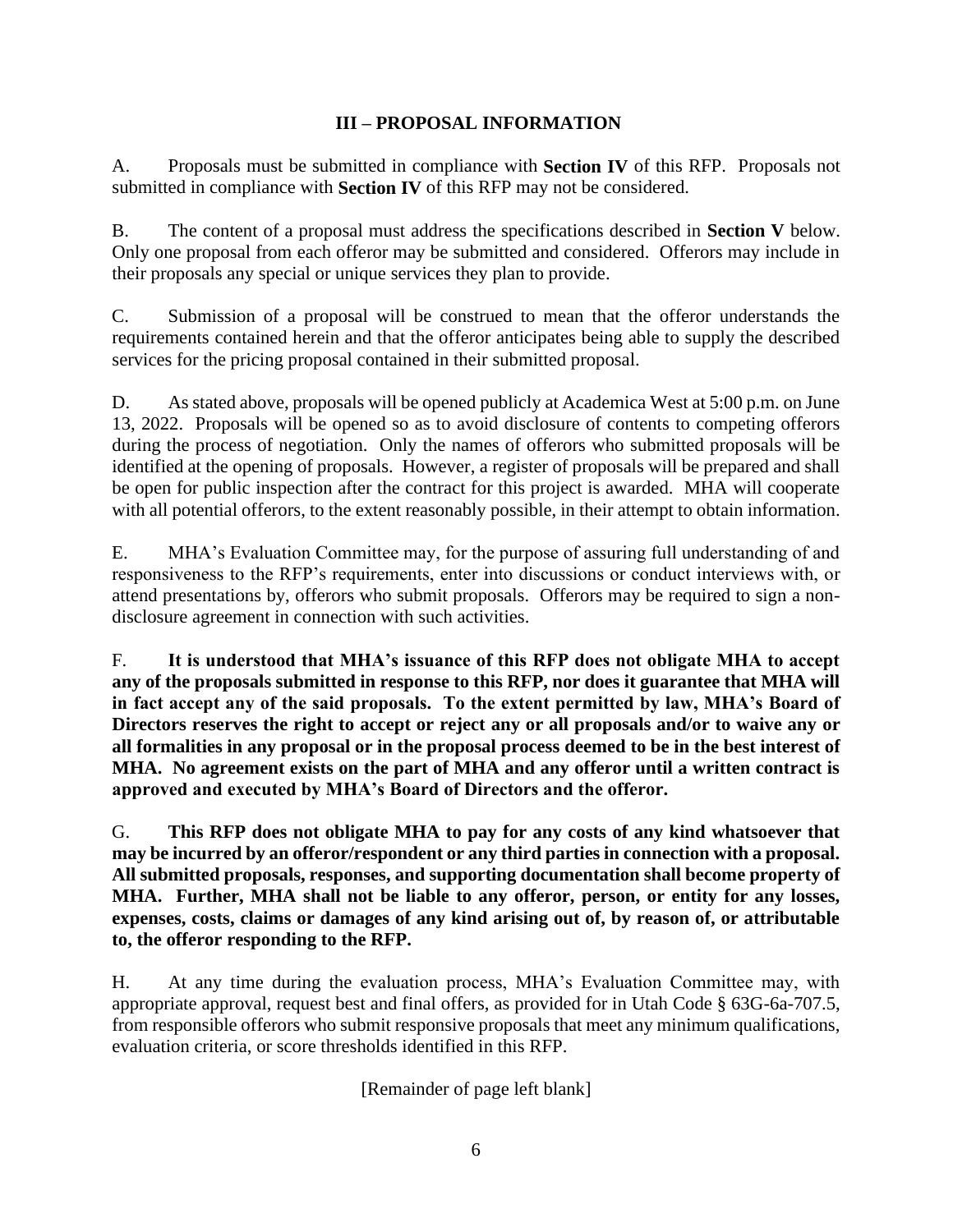## **IV – PROPOSAL REQUIREMENTS**

Potential offerors are hereby invited to submit a proposal for marketing/PR/advertising services for MHA.

A. **Cover Letter.** It is mandatory that each proposal contain a cover letter which includes the following:

- 1. The legal company name of the offeror;
- 2. The complete company address;
- 3. The company contact person's name, phone number, and email address;
- 4. The company's website address;
- 5. The signature of the company's authorized representative, including position/title; and
- 6. The date of submission.

B. **Specifications.** Proposals must address the Proposal Specifications set forth below in **Section V**.

C. **Proposals must be delivered by June 13, 2022, at 5:00 p.m. Proposals may be handdelivered to Academica West, Attn: Kara Finley, 290 North Flint Street, Suite A, Kaysville, Utah 84037, OR delivered by email to Kara Finley at [kara@academicawest.com.](mailto:kara@academicawest.com)**

- 1. **Instructions for Hand-Delivered Proposals.** Proposals provided by hand-delivery must be in writing and separated by cost and non-cost related information. All non-cost related information of a proposal (the information provided by an offeror in response to **Section V(A)(1)-(4)**) must be contained in a sealed envelope that includes the phrase "Non-Cost Related Information for Marketing/PR/Advertising Proposal." All cost-related information of a proposal (the information provided by an offeror in response to **Section V(A)(5)(a)**) must be contained in a different sealed envelope that includes the phrase "Cost-Related Information for Marketing/PR/Advertising Proposal." No cost information may be submitted in the sealed envelope identified as "Non-Cost Related Information for Marketing/PR/Advertising Proposal."
- 2. **Instructions for Emailed Proposals.** Proposals provided by email must be in PDF format and separated by cost and non-cost related information. All non-cost related information of a proposal (the information provided by an offeror in response to **Section V(A)(1)-(4)**) must be contained in a PDF file(s) and clearly identified as "Non-Cost Related Information for Marketing/PR/Advertising Proposal." All cost-related information of a proposal (the information provided by an offeror in response to **Section V(A)(5)(a)**) must be contained in a different PDF file(s) and clearly identified as "Cost-Related Information for Marketing/PR/Advertising Proposal." No cost information may be submitted in the same PDF file identified as the "Non-Cost Related Information for Marketing/PR/Advertising Proposal." The subject line of the email should indicate that the email contains a proposal for marketing/PR/advertising services to MHA.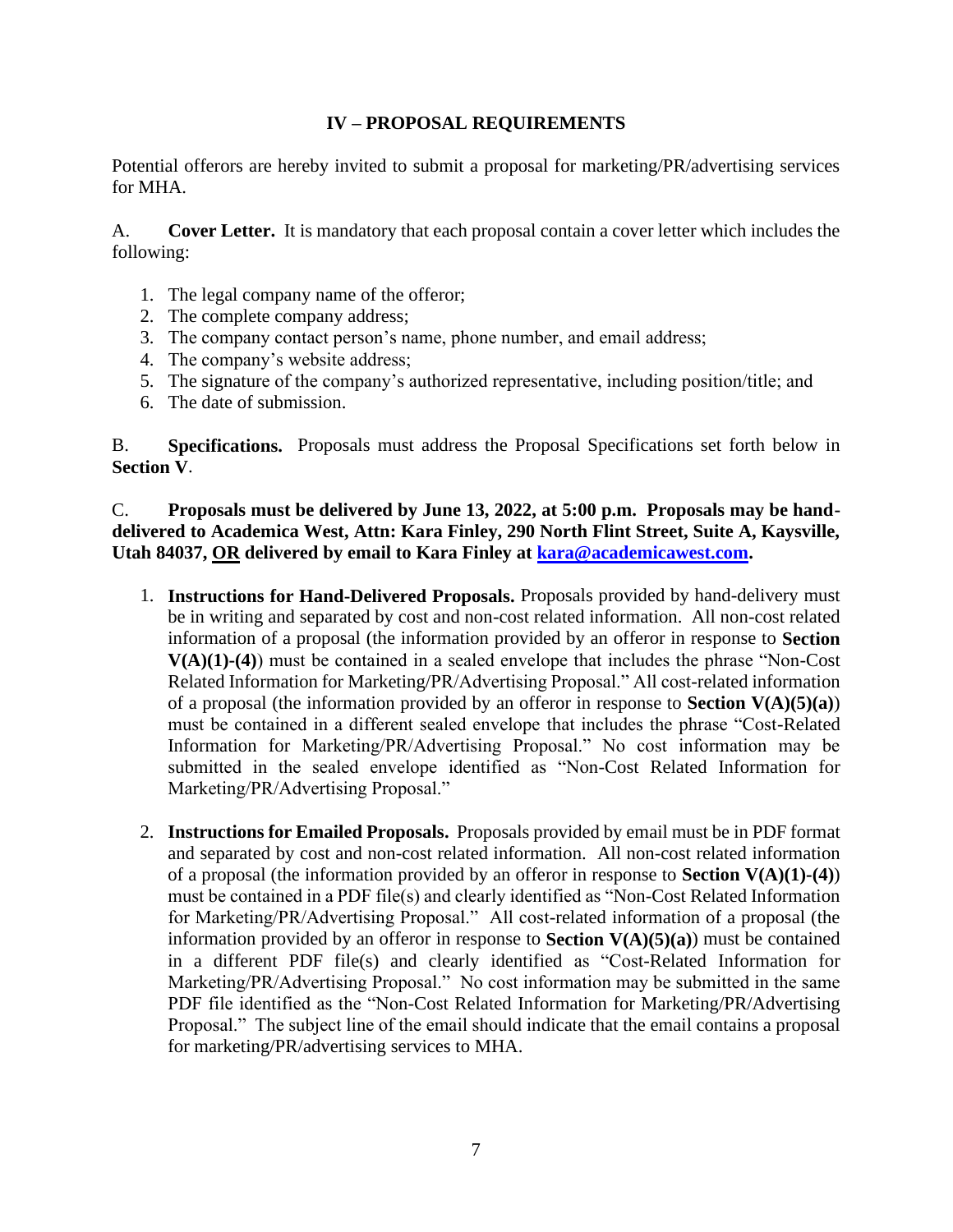D. **Interactive Content.** Proposals may include interactive content. Such content may, for example, be saved on an external storage device or set up on a password protected web-based platform. External storage devices containing such interactive content must be hand-delivered with a proposal in accordance with **Subsection (C)(1)** above.

E. **Submission of Protected Information.** Protection of disclosure of information submitted by an offeror in response to this RFP is governed by Utah's Government Records Access and Management Act in Utah Code § 63G-2-101 *et seq*. and Utah Administrative Code Rules R33-7- 105 and R33-7-106. An offeror that desires to request protected status of any information it submits to the School in response to this RFP must specifically identify the information that it desires to protect and the reasons that the information should be afforded protected status under the law. In making this request, the offeror shall comply with the requirements in Utah Code § 63G-2-305, Utah Code § 63G-2-309, and Utah Administrative Code Rule R33-7-105. In turn, the School will comply with Utah Code § 63G-2-309 and Utah Administrative Code Rule R33-7-106 with respect to disclosing such information. Submission of protected information in response to this RFP shall be deemed an acknowledgment and consent by the offeror that the offeror agrees with this paragraph and will indemnify, defend, and hold harmless the School, its members, directors, officers, staff, and agents from any and all liability relating to the proper disclosure of information provided by the offeror in response to this RFP, even if the offeror requested protected or other confidential status for the information.

F. **Submission of Proposals with Protected Business Confidential Information.** In accordance with Utah Administrative Code Rule R33-7-107, if an offeror submits a proposal that contains information claimed to be business confidential or protected information, the offeror must submit two separate proposals as follows:

- 1. One redacted version for public release, with all protected business confidential information either blacked-out or removed, clearly marked as "Redacted Version;" and
- 2. One non-redacted version for evaluation purposes clearly marked as "Protected Business Confidential."

Please note that pricing may not be classified as business confidential and will be considered public information. In addition, an entire proposal may not be designated as "protected," "confidential," or "proprietary" and shall be considered non-responsive unless the offeror removes the designation.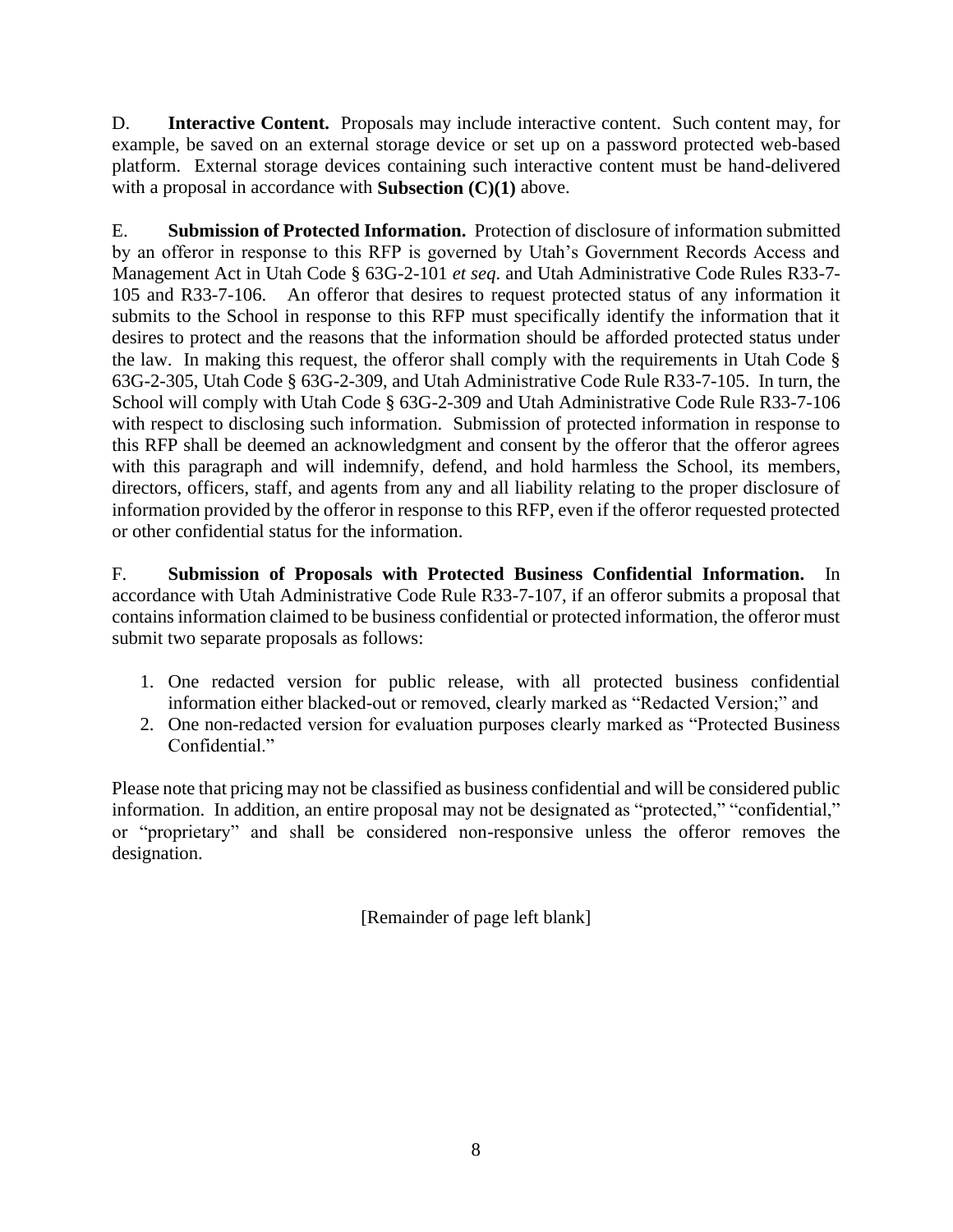# **V – PROPOSAL SPECIFICATIONS**

A. **Content of Proposals.** Offerors must address the following in their proposals:

#### 1. **Description and Past Experience of Agency.**

- a. Provide description of the nature of your agency's services and activities. Note your agency's history within the education arena, specifically regarding charter schools and student recruitment, if any.
- b. List all schools, districts, and education-related clients (if allowed) for whom your agency has performed work during the past 12 months, and certify that there is no conflict of interest between any existing contract or client relationship and the ability of your agency to fully and vigorously represent the marketing and advertising needs of MHA. Client relationships that could potentially be a conflict of interest must be listed together with a discussion of how your agency will resolve the potential conflict of interest.
- c. Disclose whether your agency or its clients have received any warning, sanction, criticism, fine, or similar reprimand from any regulatory agency (i.e. FTC, FDA, etc.) for the work performed by your agency. Also disclose whether any of your agency's owners, officers, employees, or agents have ever been subject to the same type of reprimand or scrutiny. If not, provide a clear statement to that effect.
- d. List out which services your agency does in-house and which ones it out-sources to other agencies. If your agency works with other agencies to provide some services, please include them in your personnel and management overview described below, as well as their experience in the relevant categories.

#### 2. **Personnel/Management.**

- a. Identify all individuals on your agency's account team who will manage the contract work.
- b. Describe each individual's overall experience and skill in education related accounts, including internet/interactive experience, experience related to social networking, viral campaigns, grassroots online marketing campaigns, and driving user generated content submissions. Provide each individual's current resume/biography.
- c. Provide each individual's education, experience, and expertise with pertinent information demonstrating qualifications for successfully carrying out a proposal submitted in response to this RFP.

## 3. **Evaluation, Proposed Marketing Plan, and Case Studies/Examples**

a. Evaluate Mountain Heights Academy's current web assets. Discuss your findings.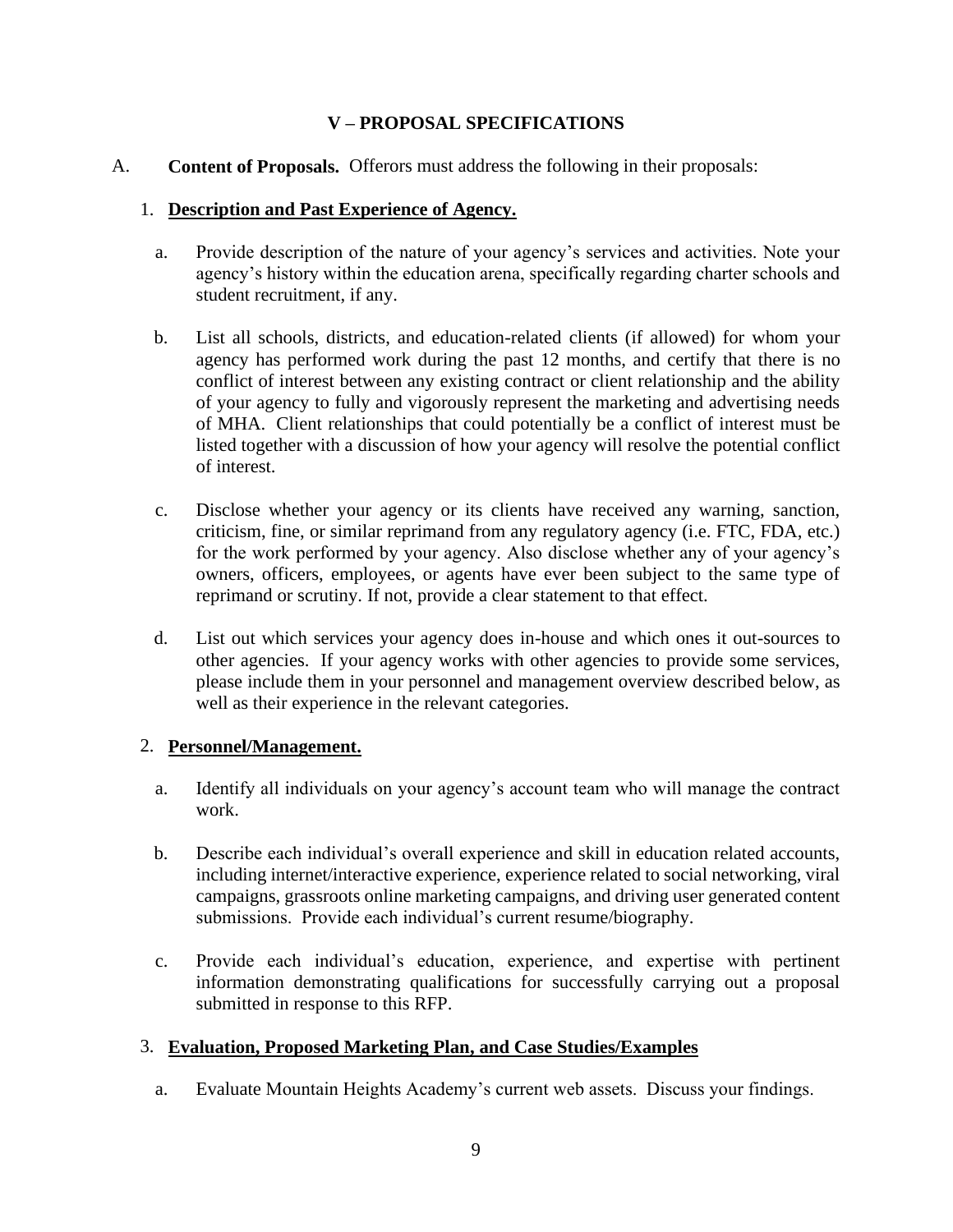- b. Provide a comprehensive overview showing how your agency measures success for all online activities.
- c. Provide a proposed annual marketing plan that demonstrates how your agency would, using its knowledge of and experience with charter schools and student recruitment strategies, promote MHA, increase MHA's student enrollment and retention, increase MHA's brand recognition, and raise the general awareness of MHA across the state of Utah. The proposed annual marketing plan should address and explain in detail a variety of plans and strategies, such as:
	- 1. Communication planning;
	- 2. Public relations;
	- 3. Marketing communications;
	- 4. Media planning and buying;
	- 5. Search engine optimization;
	- 6. Social media campaigns;
	- 7. Video ad campaigns;
	- 8. Online graduation campaigns;
	- 9. Branding;
	- 10. Print advertising and marketing;
	- 11. Digital advertising and marketing;
	- 12. Email marketing;
	- 13. Broadcasting (radio and television); and
	- 14. Though leader appearances for MHA administrators and staff;
- d. Case Studies/Examples: In addition to receiving a proposed annual marketing plan for MHA, MHA is also interested in hearing what your agency has done for other schools and education-related clients in the past. Include examples of past campaigns that you have run for any education-related or comparable clients, as well as any other clients that may have a partnership opportunity for MHA as it relates to the skill set above. Examples should showcase new interactive technology and savvy use of multiprong marketing approach (radio, print media, direct mail, SEO, etc.) to meet clients' objectives. This can be done in the form of case studies, or you can show specific examples for each of the skills. Each example should be supported with how success was measured.

#### 4. **Financial Stability.**

a. Provide evidence of your agency's financial stability.

## 5. **Pricing.**

a. Provide the total anticipated annual price to be charged by your agency to execute its proposed annual marketing plan for MHA. Break out and identify all costs of the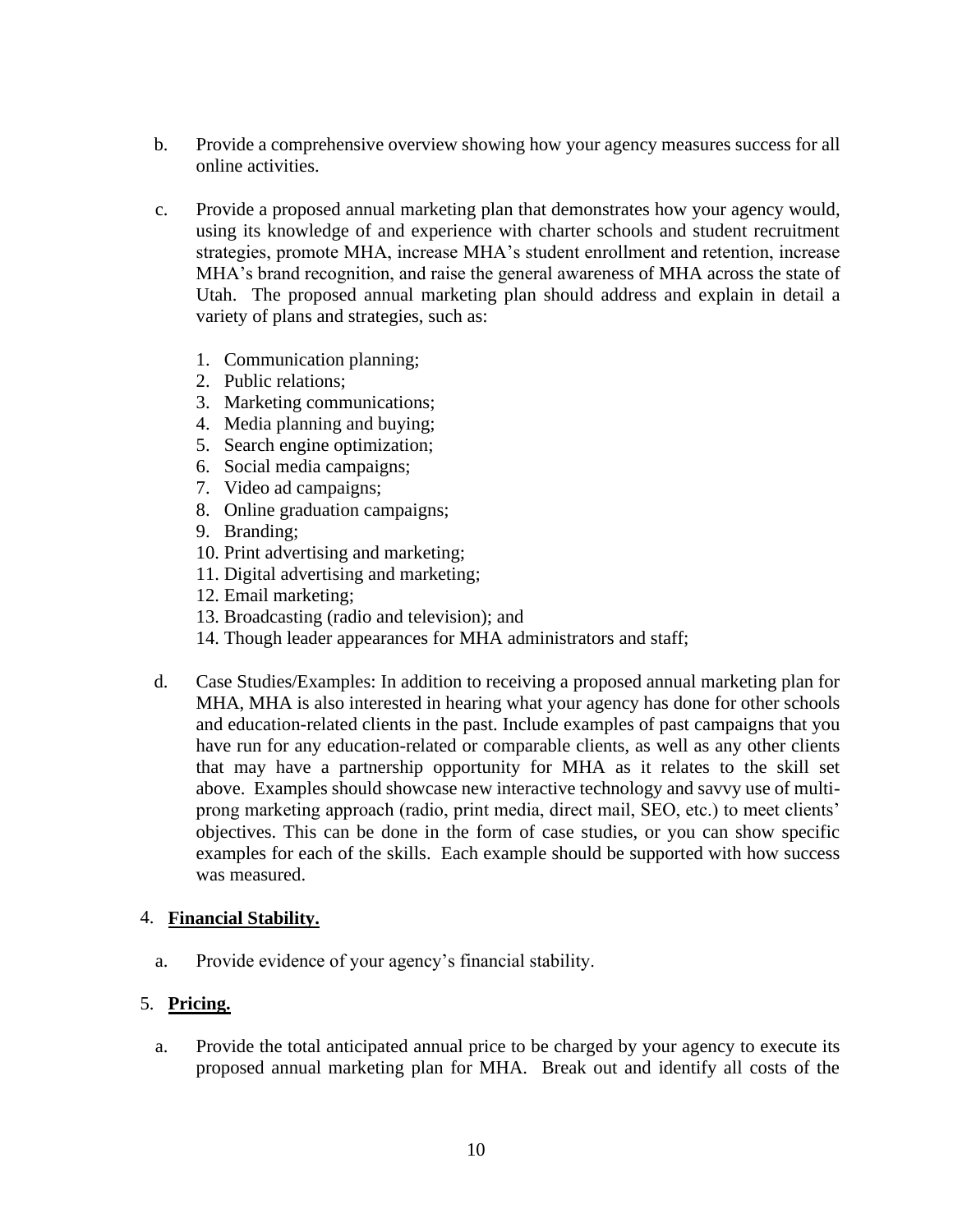proposed annual marketing plan, including individual project costs and your annual account management fee.

b. MHA understands that because it has not agreed to any specific annual marketing plan, all pricing proposals submitted by offerors in response to this RFP will only be reasonable estimates and anticipated fees and costs. Final pricing to be charged by the winning offeror will be agreed upon after further negotiations and planning and will be included in the written contract entered into by MHA's Board of Directors and the winning offeror.

B. **Selection and Scoring.** Selection of a marketing/PR/advertising agency will be based on offerors' responses to these proposal specifications in relation to the Evaluation Criteria set forth in **Section VI**. The successful proposal will address each of the required specifications and clearly demonstrate how the offeror will meet or exceed MHA's marketing/PR/advertising needs. The Evaluation Criteria set forth in **Section VI** contains a numerical score for each of the proposal specifications and proposals will be ranked based on their score. The Evaluation Committee will first subjectively score the non-cost portion of each proposal (the Evaluation Criteria Unrelated to Cost) based on offerors' responses to the specifications contained in **Section V(A)(1)-(4).** The Evaluation Committee will then objectively score the cost portion of each proposal (the Evaluation Criteria Related to Cost) by using the following formula: *Total Cost Points Possible x (Lowest Proposed Price ÷ Proposal Price Being Evaluated)*. The offeror with the lowest proposed price (which proposed price is provided by offerors in response to the specification in **Section V(A)(5)(a)**) meeting the requirements of the RFP will receive 100% of the cost points (25) and all other offerors will receive a portion of the cost points based on the formula above. **Note:** Proposals that are not compliant with **Section V** may not be considered.